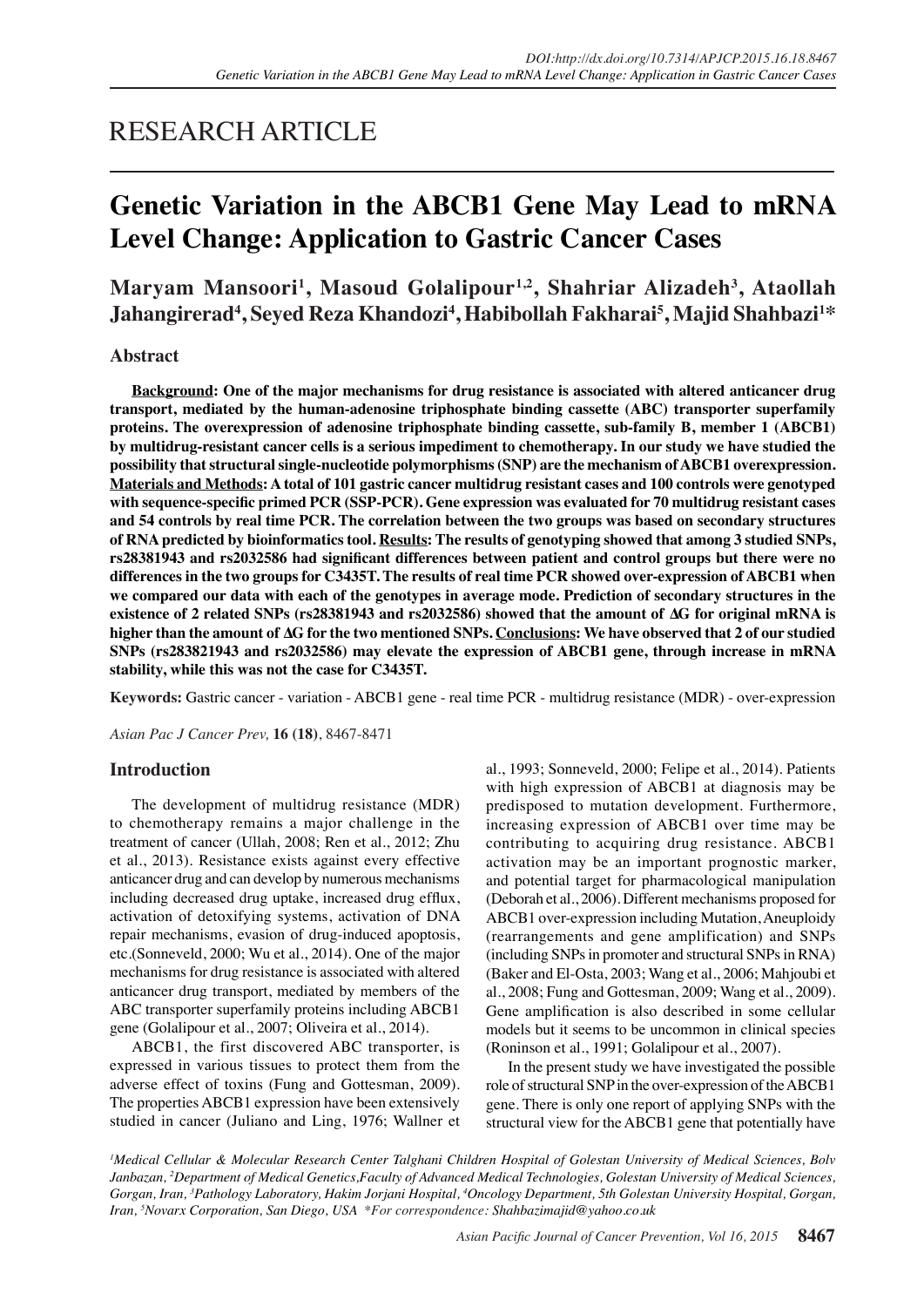#### *Maryam Mansoori et al*

an effect on performance (Fung and Gottesman, 2009). As a result of the paucity of SNP polymorphism in the processing locations in literature, we have assessed SNPs polymorphism in splicing site, including rs28381943 and rs2032586. We also included C3435T, located in exon 26, which is commonly used in different studies and has shown different frequencies of polymorphisms that vary significantly in different ethnicities (Gow et al., 2008; Andersen et al., 2009; Fung and Gottesman, 2009).

## **Materials and Methods**

## *Samples*

Seventy fresh peripheral blood samples were collected from patients with gastric cancers (including esophageal, colon, stomach and rectum) treated with 5FU and as a control 100 blood samples were collected from healthy controls that did not have a history of cancers (10 ml from each person which, collected in falcon tubes that contained EDTA). In addition 31 tissue samples were collected from paraffin embedded tissue blocks of patients with the mentioned cancers (gastric cancers).

#### *DNA and RNA extraction.*

DNA is extracted using the phenol-chloroform method. The PMBC (Peripheral blood mononuclear cell) was separated using ficole. The PMBC was then cultured in an RPMI-1640 medium and cells were stimulated to divide with PMA and LPS. After 72 hours RNA was extracted from cultured cells by TRIZOL based method. The isolated RNA was used to synthesize cDNA using Fermentase kit of first strand cDNA synthesis.

#### *Genotyping*

Genotyping was done with SSP-PCR (Sequence Specific Primer) for 101 cancer cases and the 100 control group. Primers for SSP-PCR were designed with primer3 software (Table 1). Human Growth Hormone (HGH) primers were used as a control to check the results of SSP-PCR.

#### *ABCB1 mRNA quantification*

The amount of gene expression was measured using Relative Quantitative Real Time PCR (ABI 7300) for all 101 cancer cases and 100 controls. These primers were used for Real Time PCR: Forward: 5' GAGCCCATCCTGTTGACTG 3' and Reverse: 5' ACTATAGGCCAGAGAGGCTGC 3'(Song et al., 2002). 18srRNA was used as an internal control.

#### *RNA structure prediction and statistical analysis*

To check the effect of our SNPs on mRNA structure, the Vienna RNA fold web servers (http://rna.tbi.univie. ac.at/) were used to predict the secondary structures of RNA and its folding based on MFE (Minimum Free Energy). This database predicted the amount of ∆G for the requested sequences with the knowledge that there is an inverse correlation between the ∆G and the stability of the molecules. Statistical calculations and tests were performed using the SPSS 16.0 software (SPSS, Inc., Chicago, IL). Normality of data was tested using the

Shapiro-Wilk normality test. Differences between groups were analyzed by one-way ANOVA and the limit of statistical significance was defined as p<0.05.

### **Results**

rs28381943 and rs2032586 genotypic frequencies

A total number of 201 cases were classified in two different groups; Cancer patients cases (N=101), and healthy control individuals with no history of cancer (N=100). ABCB1 polymorphism at positions rs28381943, rs2032586 and C3435T were determined and the distribution of genotypes in cancer cases and healthy controls were compared. Also the genotyping analysis was done for tissue samples to support and increase the sample size for polymorphism determination. These results are presented in Tables 2-7.

The results of genotyping showed that there is a significant difference in both genotypic and allelic frequencies for rs28381943 SNP between the cancer subjects and the control group. For rs2032586 there is no significant difference in allelic frequencies while there existed a significant difference in the genotypic frequencies between two groups.

 For the C3435T position we have not seen any differences between the cancer subjects and the control group either in the allelic or genotypic frequencies. The cancer subjects showed significant genotypic frequency differences for both A/G and G/G genotypes for rs2032586. Also, for rs28381943 a significant difference in the G/G genotype is presented. The differences which were observed in genotypes between tumoral and normal tissue samples of a person may be because of lack of control on DNA replication or mutations which occurs in tumoral development.

#### *mRNA level increased in mutated genotype*

The results of Real Time PCR showed an overexpression of ABCB1 when we compared our data with each genotypes in average mode. The results of the evaluation of ABCB1 expression are presented in Chart 1 and Chart 2.

## *Mutated mRNA have lower ∆G compared to original mRNA*

## **Table 1. Primer Sequences used for the ABCB1 Gene in Positions C3435T, rs28381943 and rs2032586 for Sequence-Specific Primer Genotyping Method**

| Primer Sequence               | <b>Primer Position</b>   |
|-------------------------------|--------------------------|
| 5' GTGGTGTCACAGGAAGAGGTT 3'   | C3435T T                 |
| 5' GTGGTGTCACAGGAAGAGGTC 3'   | C3435T C                 |
| 5' ACTA ATAGGCCAGAGAGGCTGC 3' | Generic                  |
| 5' CGATCCATGCTCAGACAGGTA 3'   | rs28381943 A             |
| 5' CGATCCATGCTCAGACAGGTG 3'   | rs28381943 G             |
| 5' TTCAACCGCATCTCTGACGT 3'    | Generic                  |
| 5' GTTCAGACCCTTCAAGATCTACA 3' | 100.0<br>rs2032586 A     |
| 5' TTCAGACCCTTCAAGATCTACG 3'  | rs2032586 G              |
| 5' ACTTCAGTTACCCATCTCGAA 3'   | Generic                  |
| 5-GCCTTCCCAACCATTCCCTTA-3     | HGH (sense)              |
| 5-TCACGGATTTCTGTTGTGTTTC-3    | $HGH$ (antisense) $75.0$ |

**20.3 6.3 10.1**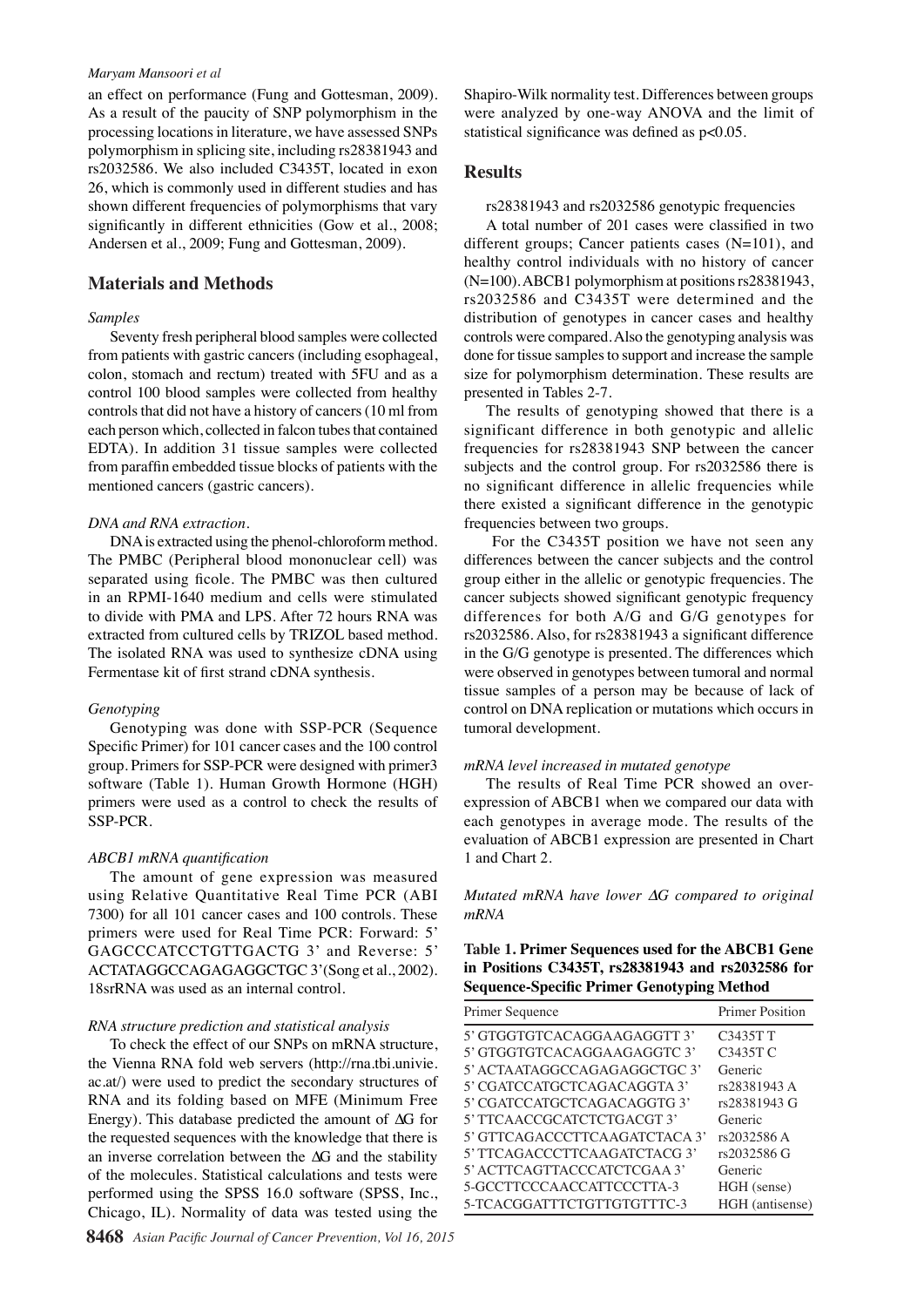*DOI:http://dx.doi.org/10.7314/APJCP.2015.16.18.8467*

*Genetic Variation in the ABCB1 Gene May Lead to mRNA Level Change: Application in Gastric Cancer Cases* **Table 2. The Genotypic and Allelic Frequency Distribution for rs28381943 in ABCB1 Gene in Blood Samples**

|           | . .             |                |       |        |                          |
|-----------|-----------------|----------------|-------|--------|--------------------------|
| Genotype  | Subjects $(\%)$ | Control $(\%)$ |       | OR     | 95 CI %                  |
| A/A       | 35(42.7%)       | 47(57.3%)      |       |        |                          |
| A/G       | $46(49.5\%)$    | $47(50.5\%)$   | 0.014 | 3.4057 | 0.089-0.854              |
| G/G       | $20(76.9\%)$    | $6(23.1\%)$    | 0.003 | 4.476  | $0.067 - 0.662$          |
| Allele"A" | $116(57.42\%)$  | $141(70.5\%)$  |       | -      | $\overline{\phantom{a}}$ |
| Allele"G" | 86(42.57%)      | 59(29.5%)      | 0.007 | 1.7717 | 0.365-0.870              |

OR= odds ratio. CI=  $95\%$  Confidence Interval of the odds ratio. P= p-value

#### **Table 3. The Genotypic and Allelic Frequency Distribution for rs2032586 in ABCB1 Gene in Blood Samples**

| Genotype  | Subjects $(\% )$ | Control $(\%)$ |       | OR                       | 95 CI %     |
|-----------|------------------|----------------|-------|--------------------------|-------------|
| A/A       | 61(53%)          | 54(47\%)       |       | $\sim$                   |             |
| A/G       | 22(31%)          | $49(69\%)$     | 0.001 | 11.878                   | 0.015-0.346 |
| G/G       | $16(84.2\%)$     | $3(15.8\%)$    | 0.01  | 4.721                    | 0.038-0.806 |
| Allele"A" | 144(72.73%)      | $157(74.06\%)$ |       | $\overline{\phantom{a}}$ | -           |
| Allele"G" | 54(27.27%)       | 55(25.94%)     | 0.82  | 0.934                    | 0.588-1.484 |

OR= odds ratio. CI=  $95\%$  Confidence Interval of the odds ratio. P= p-value

## **Table 4. The Genotypic and Allelic Frequency Distribution for C3435T in ABCB1 Gene in Blood Samples**

| Genotype                  | Subjects $(\%)$ | Control $(\%)$ |        | OR                       | 95 CI %       |
|---------------------------|-----------------|----------------|--------|--------------------------|---------------|
| C/C                       | $23(63.9\%)$    | $13(36.1\%)$   |        |                          |               |
| C/T                       | 56(44.8%)       | $69(55.2\%)$   | 0.475  | 0.738                    | 0.344-1.58    |
| T/T                       | $22(52.4\%)$    | $20(47.6\%)$   | 0.3618 | 1.608                    | $0.59 - 4.43$ |
| $\text{Allele} \text{?}C$ | $102(50.50\%)$  | 95(46.57%)     |        | $\overline{\phantom{a}}$ |               |
| Allele"T"                 | $100(49.5\%)$   | 109(53.43%)    | 0.487  | 1.17                     | 0.778-1.76    |

 $OR = odds ratio$ .  $CI = 95\%$  Confidence Interval of the odds ratio.  $P = p$ -value

#### **Table 5. The Genotypic and Allelic Frequency Distribution for C3435T in ABCB1 Gene in Blood Samples**

| Subjects $(\% )$ | Control (%)   |                                                                                            | ЭR     | 95 CI %     |
|------------------|---------------|--------------------------------------------------------------------------------------------|--------|-------------|
| $4(12.9\%)$      | $5(15.6\%)$   |                                                                                            | $\sim$ | $\sim$      |
| 19(61.3%)        | $19(59.4\%)$  | 0.5288                                                                                     | 0.8    | 0.137-4.393 |
| $8(25.8\%)$      | $8(25.0\%)$   | 0.6168                                                                                     |        | 0.264-3.782 |
| $27(43.55\%)$    | $29(45.31\%)$ |                                                                                            | -      | $\sim$      |
| 35(56.45%)       | 35(54.69%)    | 0.492                                                                                      | 0.931  | 0.434-1.995 |
|                  |               | $OD = 11, \ldots 1$ $CI = 050t$ $C = 0.41, \ldots 1$ $I_{\text{other}} = 1.64, \ldots 1.1$ |        |             |

 $OR = odds ratio$ .  $CI = 95\%$  Confidence Interval of the odds ratio. P= p-value

#### **Table 6. The Genotypic and Allelic Frequency Distribution for rs2032586 in ABCB1 Gene in Blood Samples**

| Genotype     | Subjects $(\% )$ | Control $(\%)$ |        | OR    | 95 CI %                  |
|--------------|------------------|----------------|--------|-------|--------------------------|
| A/A          | $4(13.8\%)$      | 5(16.7%)       |        | -     | $\overline{\phantom{a}}$ |
| A/G          | 15(51.7%)        | $18(60.0\%)$   | 0.6286 | 0.96  | $0.159 - 5.395$          |
| G/G          | $10(34.5\%)$     | $7(23.3\%)$    | 0.2756 | 0.583 | $0.149 - 2.216$          |
| Allele $A$ " | 23(39.65%)       | $28(46.66\%)$  |        | -     | -                        |
| Allele"G"    | $35(60.35\%)$    | $32(53.34\%)$  | 0.28   | 0.751 | $0.338 - 1.660$          |

 $OR = odds ratio$ .  $CI = 95\%$  Confidence Interval of the odds ratio. P= p-value

#### **Table 7. The Genotypic and Allelic Frequency Distribution for rs28381943 in ABCB1 Gene in Blood Samples**

| Genotype  | Subjects $(\%)$ | Control $(\% )$ |        | OR                       | 95 CI %         |
|-----------|-----------------|-----------------|--------|--------------------------|-----------------|
| A A/A     | $11(35.5\%)$    | $11(34.4\%)$    |        | -                        |                 |
| A/G       | $14(45.2\%)$    | $11(34.4\%)$    | 0.4528 | 0.785                    | $0.213 - 2.882$ |
| G/G       | $6(19.4\%)$     | $10(31.2\%)$    | 0.202  | 2.121                    | $0.496 - 9.410$ |
| Allele"A" | $36(58.06\%)$   | 33(51.56%)      |        | $\overline{\phantom{a}}$ |                 |
| Allele"G" | $26(41.94\%)$   | $31(48.44\%)$   | 0.289  |                          | 0.607-2.791     |

OR= odds ratio. CI=  $95\%$  Confidence Interval of the odds ratio. P= p-value

ABCB1 mRNA structure ∆G is -1586.68 kcal/mol. The amount of ∆G in rs28381943 is -2482.30 kcal/mol. rs28381943 may cause disruption in the splicing process, resulting in the observation of intron 19 that is usually

deleted through normal splicing. Also rs2032586 may cause disruption in the splicing process, resulting in the inclusion of intron 11 that is usually deleted through normal splicing. The amount of ∆G is -1634.12kcal/mol.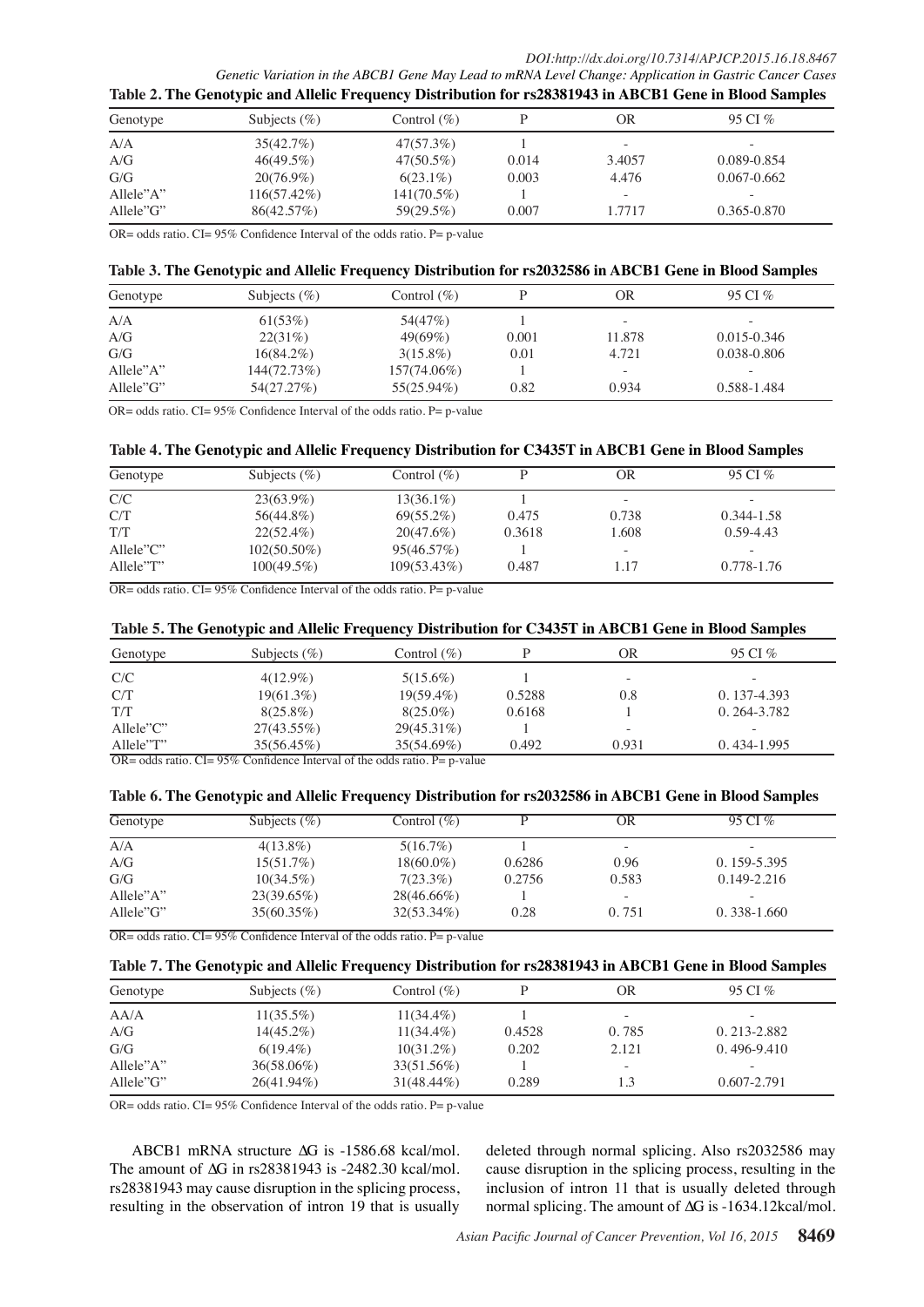

**Figure 1. The Results of Real Time PCR.** The amount of fold (multiplication of the amount of ABCB1 gene expression)



**Figure 2. The Results of Real Time PCR.** The amount of fold (multiplication of the amount of ABCB1 gene expression)

#### **Discussion**

Our data suggests that rs283821943 and rs2032586 SNPs may be the reason for the over-expression of the ABCB1 gene because of the significant differences which were observed among genotypes. Our results showed that GG allele has higher mRNA level compared to AA allele. The expression of the ABCB1 gene in the existence of these SNPs is higher than normal. On the other hand, we have shown that the existence of these SNPs may lead to the stabilization of ABCB1 mRNA causing the ABCB1 gene to become overexpressed. The amount of ∆G for ABCB1 mRNA is -1586.68 kcal/mol which is lower than -2482.30 kcal/mol for ABCB1 mRNA in the case of rs28381943 SNP existence and also -1634.12kcal/ mol for ABCB1 mRNA in the case of rs2032586 SNP existence. As previous studies represent (Wu et al., 2014), C3435T position has not shown any differences between case and control group neither in allelic frequencies nor in genotypic frequencies. Our data suggest that SNPs in splicing position may be a place of more experiments to reveal if they may be the reason for mRNA stabilization leading to gene overexpression.

### **Acknowledgements**

We would like to thank Research Council of Golestan University of Medical Sciences for funding and a great thank from Dr. Habib Fakhrai the Chief Scientific Officer of NOVARX corporation- USA, Oncology and Shafa department of 5 Azar hospital-Golestan Province in Iran.

#### **References**

- Andersen V, Ostergaard M, Christensen J, et al (2009). Polymorphisms in the xenobiotic transporter Multidrug Resistance 1 (MDR1) and interaction with meat intake in relation to risk of colorectal cancer in a Danish prospective case-cohort study. *BMC Cancer*, **9**, 407.
- Baker EK, El-Osta A (2003). The rise of DNA methylation and the importance of chromatin on multidrug resistance in cancer. *Exp Cell Res*, **290**, 177-94.
- de Oliveira J, Felipe AV, Neto RA, et al (2014). Association between ABCB1 immunohistochemical expression and overall survival in gastric cancer patients. *Asian Pac J Cancer Prev*, **15**, 6935-8.
- Deborah White, Phuong Dang, Amity Venables, et al (2006). ABCB1 overexpression may predispose imatinib treated cml patients to the development of Abl kinase domain mutations, and may be an important contributor to acquired resistance. *Blood*, **108**.
- Felipe AV, Moraes AA, de Oliveira J, et al (2014). Establishment and partial characterization of an epirubicin-resistant gastric cancer cell line with upregulated ABCB1. *Asian Pac J Cancer Prev*, **15**, 6849-53.
- Fung KL, Gottesman MM (2009). A synonymous polymorphism in a common MDR1 (ABCB1) haplotype shapes protein function. *Biochim Biophys Acta*, **1794**, 860-71.
- Golalipour M, Mahjoubi F, Sanati MH, et al (2007). Gene dosage is not responsible for the upregulation of MRP1 gene expression in adult leukemia patients. *Arch Med Res*, **38**, 297-304.
- Gow JM, Hodges LM, Chinn LW, et al (2008). Substratedependent effects of human ABCB1 coding polymorphisms. *J Pharmacol Exp Ther*, **325**, 435-42.
- Juliano RL, Ling V (1976). A surface glycoprotein modulating drug permeability in Chinese hamster ovary cell mutants. *Biochim Biophys Acta*, **455**, 152-62.
- Mahjoubi F, Golalipour M, Ghavamzadeh A, et al (2008). Expression of MRP1 gene in acute leukemia. *Sao Paulo Med J*, **126**, 172-9.
- Ren YQ, Han JQ, Cao JB, et al (2012). Association of MDR1 gene polymorphisms with susceptibility to hepatocellular carcinoma in the Chinese population. *Asian Pac J Cancer Prev*, **13**, 5451-4.
- Roninson IB, Pastan I, Gottesman MM (1991). Isolation and characterization of the human MDR (P-glycoprotein) genes. In 'Molecular and Cellular Biology of Multidrug Resistance in Tumor Cells', Eds Springer, 91-106
- Song P, Li S, Meibohm B, et al (2002). Detection of MDR1 single nucleotide polymorphisms C3435T and G2677T using realtime polymerase chain reaction: MDR1 single nucleotide polymorphism genotyping assay. *AAPS PharmSci*, **4**, 29.
- Sonneveld P (2000). Multidrug resistance in haematological malignancies. *J Intern Med*, **247**, 521-34.
- Ullah MF (2008). Cancer multidrug resistance (MDR): a major impediment to effective chemotherapy. *Asian Pac J Cancer Prev*, **9**, 1-6.
- Wallner J, Depisch D, Gsur A, et al (1993). MDR1 gene expression and its clinical relevance in primary gastric carcinomas. *Cancer*, **71**, 667-71.
- Wang Z, Sew PH, Ambrose H, et al (2006). Nucleotide sequence